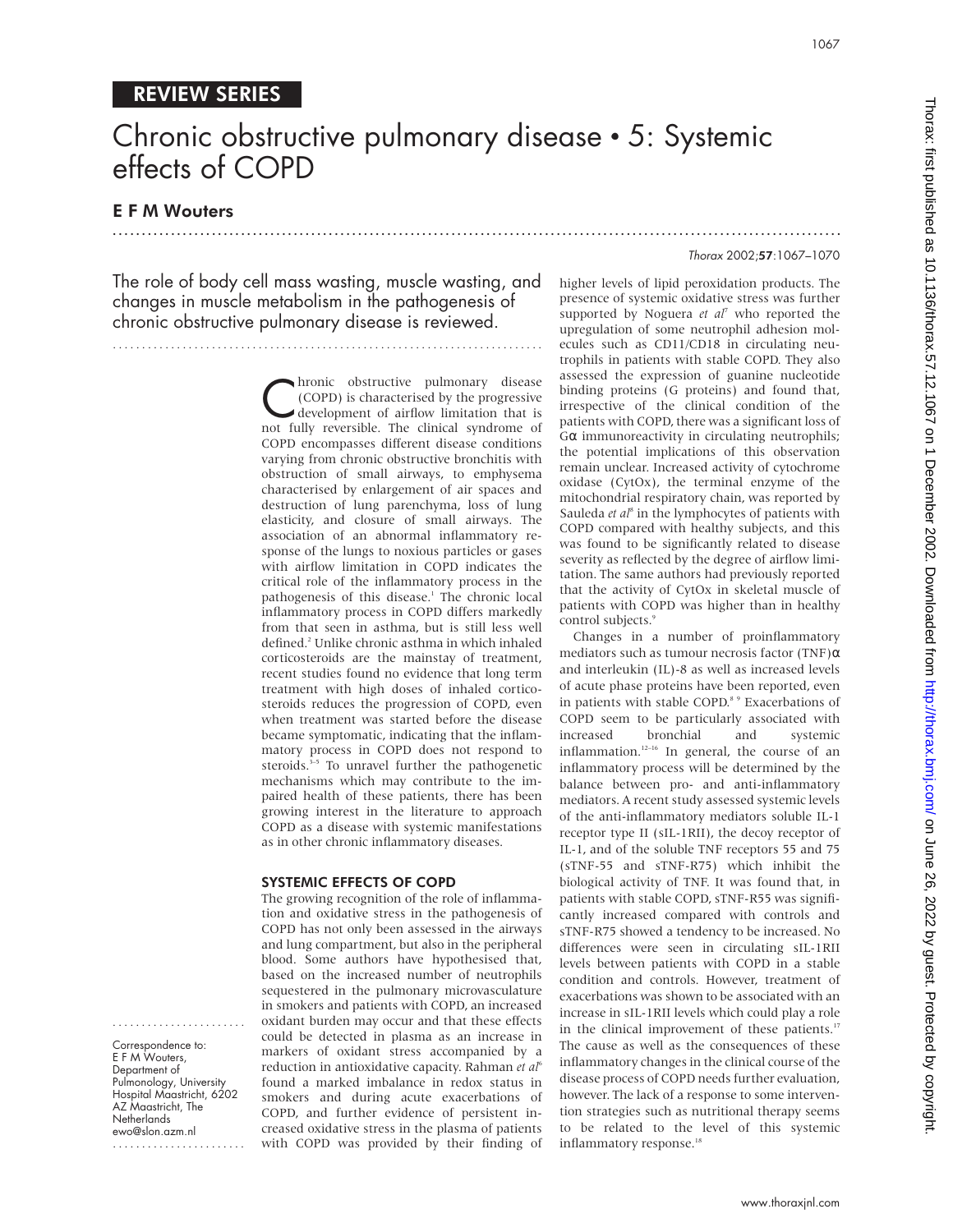#### BODY CELL MASS WASTING IN COPD

Besides assessment of changes in inflammatory mediators, the systemic effects of a disease such as COPD can also be studied by assessing the structural or biochemical alterations in non-pulmonary structures or organs related to primary disease characteristics. Wasting of body cell mass is an important systemic manifestation as a loss of more than 40% of actively metabolising tissue is incompatible with life. The body cell mass represents the actively metabolising and contracting tissue and can be clinically recognised by weight loss in general, and loss in fat free mass in particular. Several studies have provided clear evidence for involvement of  $TNF\alpha$  in the pathogenesis of tissue depletion in patients with COPD. Increased plasma levels of TNFα and soluble TNF receptors were found in patients with COPD, particularly those suffering from weight loss.<sup>11 18-20</sup> Some studies have shown a direct relationship between TNFα levels and resting metabolic rate, whereas others have reported an association between resting metabolic rate and raised levels of acute phase proteins.<sup>11 21</sup> In one study hypermetabolic patients with an acute phase response had a significantly lower fat free mass than hypermetabolic patients without the acute phase reaction despite a comparable body mass index, indicating that systemic inflammation may cause hypermetabolism and induce a catabolic response.<sup>11</sup>

A possible factor contributing to pulmonary cachexia is the recently established link between cytokines and leptin. Leptin, a protein synthesised by adipose tissue and encoded by the *ob* gene, plays an important role in energy balance. It is postulated that leptin represents the afferent hormonal signal to the brain including the hypothalamus in a feedback mechanism regulating fat mass. The effects of leptin on food intake are mediated by two limbs of the weight control system: the appetite stimulating peptide (neuropeptide Y) and the satisfaction stimulating melanocyte stimulating hormone. In patients with emphysema, in particular, a significant relationship between plasma concentrations of leptin and sTNF-R55 adjusted for fat mass and oral corticosteroid use was reported.<sup>22</sup> Baseline plasma leptin concentrations were inversely related to baseline dietary intake and to the change in body weight after nutritional intervention. Temporary disturbances in energy balance related to increased leptin concentrations as well as to the systemic inflammatory response were also reported during acute exacerbations.<sup>23</sup> Besides its function in energy homeostasis, leptin plays an important role in T cell mediated immunity, angiogenesis, reproduction, and ventilatory control.<sup>24–27</sup> Further data are needed to confirm the role of the interaction between cytokines and leptin in patients with COPD.

An imbalance in the continuous process of protein degradation and replacement may also contribute to the process of body cell mass wasting. Limited data are available to date on protein synthesis and breakdown in COPD. In non-depleted patients with COPD assessed under stable conditions a balanced increase in protein breakdown and synthesis has been reported.<sup>28</sup> Disturbances in this tightly regulated equilibrium have to be evaluated in future studies, especially during periods of acute exacerbation.

#### MUSCLE WASTING IN COPD

Several studies have shown a preferential loss of muscle mass in patients with COPD, especially in the lower extremities.<sup>29</sup> There is now abundant evidence from studies in incubated muscles and muscle extracts that the ATP dependent ubiquitin-proteasome pathway is responsible for most of the increased proteolysis in various types of muscle atrophy.<sup>30 31</sup> Several adaptations indicating activation of the ubiquitinproteasome pathway have been found and these appear to be common to many different forms of muscle atrophy. However, it still remains unclear how most muscle proteins are ubiquitinated and degraded. Furthermore, variations in the underlying mechanisms leading to muscle atrophy need to be explored, especially the rate or order of degradation of individual muscle proteins and differences in activation of ubiquitination enzymes by different catabolic stimuli.<sup>31</sup>

Direct effects of TNFα on differentiated skeletal muscle cells were reported by Li *et al*<sup>32</sup> who showed that TNFα treatment of differentiated myotubes stimulated time-dependent and concentration-dependent reductions in total protein content and loss of adult myosin heavy chain content. These changes were evident at TNF concentrations similar to those measured in patients. The TNF signal was transduced in part by activation of NF-κB and TNFα rapidly stimulates ubiquitin conjugation to muscle proteins.

Besides disturbances in the energy or the balance between anabolism and catabolism, muscle wasting may be the result of a decreased number of fibres resulting from changes in the regulation of skeletal muscle regeneration or activation of apoptotic pathways. Muscle regeneration, as part of the adaptive response of skeletal muscle, depends on the activation of satellite cells. It is a process in which quiescent progenitor cells are stimulated to proliferate and subsequently to differentiate, strictly regulated by the myogenic bHLH transcription factor family and a second class of transcription factors, the myocyte enhancer factor-2. Guttridge *et al*<sup>33</sup> recently reported that, in differentiating myocytes, TNF induced activation of NF-κB inhibited skeletal muscle differentiation by suppressing MyoD mRNA at the post-transcriptional level. MyoD is expressed in proliferating undifferentiated myoblasts and is essential for repair of injured or atrophied tissue. In differentiated myotubes a combination of TNF and interferon (IFN)γ signalling was required for downregulation of MyoD and dysfunction of skeletal muscle fibres. It therefore seems that inflammatory mediators such as TNF $\alpha$  and IFN $\gamma$  are likely to affect skeletal muscle regulation at two phases: (1) by inhibition of the formation of new myofibres and (2) by degeneration of newly formed myotubes and by the inability to repair damaged skeletal muscle.

Langen *et*  $a^{p4}$  evaluated the effects of the inflammatory cytokines TNFα and IL-1β on myocytes and found that TNF induced NF-κB activation interfered with the expression of muscle proteins in differentiating myoblasts; the activity of muscle creatine kinase and the amount of myosin heavy chain (MyHC) decreased significantly after 72 hours of exposure to TNFα. A causal link between NF-κB activation and inhibition of myogenic differentiation could be clearly shown. Based on the present findings, it can be hypothesised that inflammatory cytokines may contribute to muscle wasting through the inhibition of myogenic differentiation via an NF-κB dependent pathway, and direct inhibition of NF-κB may prove beneficial in reducing the muscle wasting associated with cachexia. Programmed cell death or apoptosis may also contribute to a reduction in muscle cells. Further studies are needed to unravel the mechanism of muscle wasting in chronic inflammatory diseases such as COPD.

#### CHANGES IN MUSCLE METABOLISM IN COPD

In addition to and independent of the loss of muscle mass, intrinsic abnormalities in skeletal muscle metabolism are present in patients with COPD. A decrease in the proportion of slow-twitch type 1 fibres and a relative increase in fast-twitch type 2 fibres are reported in the peripheral skeletal muscle of patients with stable severe COPD, indicating a relative shift from oxidative to glycolytic capacity.<sup>35</sup> In line with these morphological changes, reduced values were reported for enzymes involved in the tricarboxylic acid (TCA) cycle (citrate synthase) and in beta-oxidation of fatty acids (hydroxyacyl CoA dehydrogenase).<sup>36</sup> Glycolytic metabolism is less energy efficient because it produces less ATP per mole of glucose than oxidative metabolism. The functional consequences of these changes are reflected in significant changes in skeletal muscle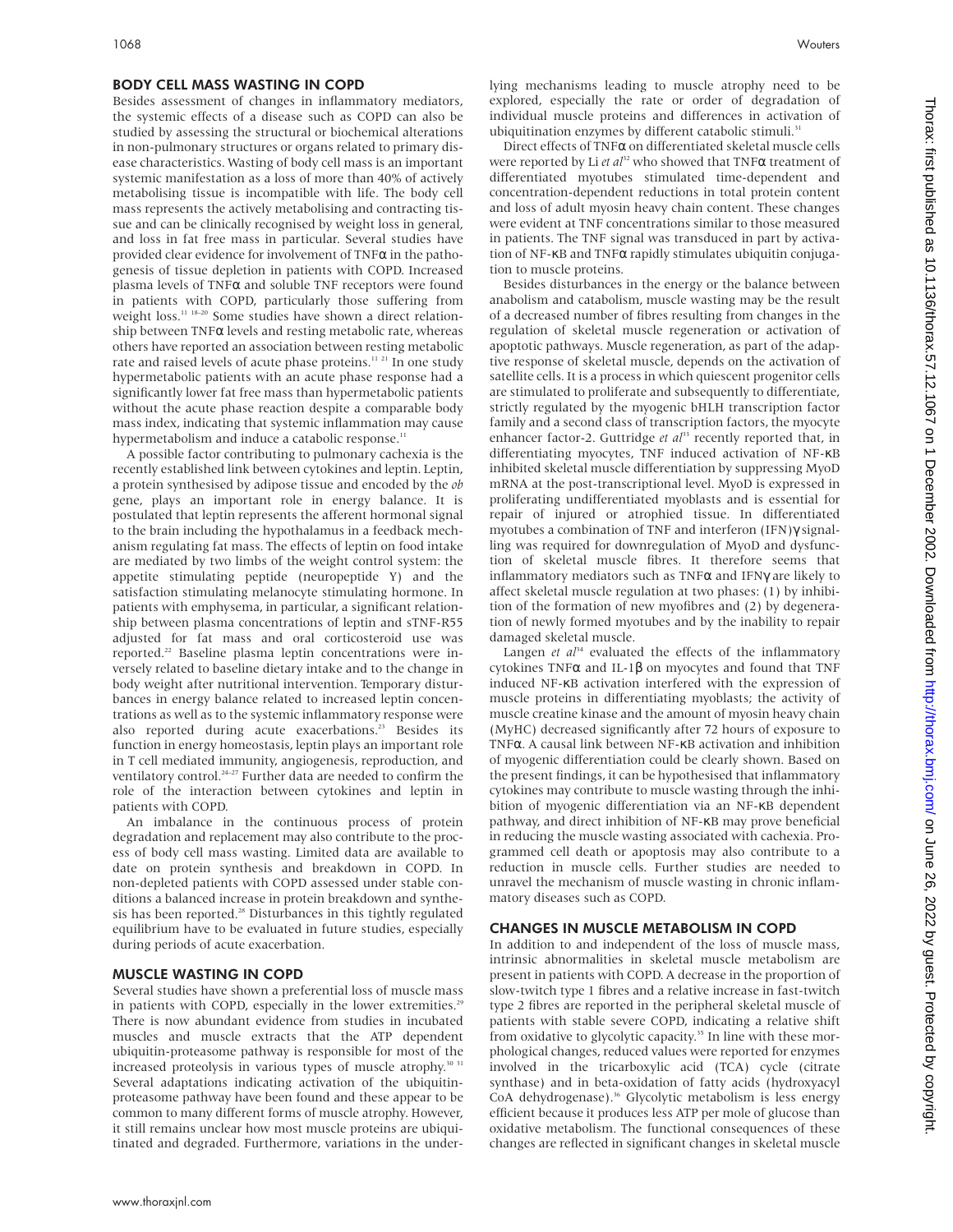energy metabolism of patients with COPD.<sup>37 38</sup> Alterations in adenine nucleotide metabolism are reflected in reduced values of ATP/adenosine diphosphate (ADP), phosphocreatine (PCr)/ creatine (Cr) ratio, and detectable levels of inosine monophosphate (IMP). Recent data on cerebral bioenergetics in patients with stable COPD have shown that there is an increasing dependence on glycolysis for energy production within cerebral cells.<sup>39</sup>

Several studies have shown early increases in blood lactate levels during submaximal exercise in patients with COPD.<sup>36</sup> Premature lactic acidosis has been associated with reduced oxidative enzyme concentrations in the lower limb muscles.

Recent data also give evidence for intrinsic alterations in the amino acid profile of peripheral skeletal muscles of patients with COPD. It has been found that leucine metabolism is altered in patients with COPD and that these changes are associated with low free fat mass and high insulin concentrations.41 Other studies have also reported decreased levels of glutamate in peripheral muscle biopsy specimens from patients with COPD.<sup>38 41</sup> Intracellular glutamate has an important role in preserving high energy phosphates in muscle through different metabolic mechanisms. Moreover, intracellular glutamate is an important precursor for antioxidant glutathione and glutamine synthesis in the muscle. It has been shown that muscle glutamate is highly associated with glutathione and that emphysema patients, in particular, suffer from decreased muscular levels of glutamate. Glutathione levels are also significantly lower in patients with emphysema.<sup>42</sup> It has also been shown that early lactic acidosis during exercise in patients with COPD is associated with a reduction in muscle glutamate.<sup>43</sup>

A recent study of amino acid metabolism of the muscles during exercise in patients with COPD found a significant reduction in most muscle amino acid levels after exercise whereas plasma levels of the amino acids were increased, suggesting enhanced amino acid release from the muscle during exercise in these patients.<sup>44</sup> The increase in plasma alanine and glutamine levels was even higher after exercise, suggesting enhanced nitrogen efflux. Further studies of amino acid metabolism of the skeletal muscle during exercise are therefore needed to elucidate the potential role of amino acids in skeletal muscle dysfunction and wasting of fat free mass in patients with COPD.

#### **CONCLUSIONS**

Muscle weakness is an important clinical problem in patients with COPD. Muscle wasting in these patients is a complex process which results from changes in the control of both intermediary metabolism and of cell cycle regulation. These processes are regulated by extrinsic and intrinsic factors of the muscles themselves. Inflammatory mediators have been found to be involved in the wasting process. Optimal therapeutic targeting depends on a clear understanding of the precise mechanisms of this complex process. These systemic effects are important future targets in the management of patients with COPD.

#### **REFERENCES**

- 1 Pauwels RA, Buist AS, Calverley PM, et al. Global strategy for the diagnosis, management, and prevention of chronic obstructive pulmonary disease. NHLBI/WHO Global Initiative for chronic obstructive lung disease (COLD). Workshop summary. Am J Respir Crit Care Med 2001;163:1256–76.
- 2 Barnes PJ. Chronic obstructive pulmonary disease. N Engl J Med 2000:343:269-80.
- 3 Pauwels RA, Lofdahl CG, Laitinen LA, et al. Long-term treatment with inhaled budesonide in persons with mild chronic obstructive pulmonary disease who continue smoking. European Respiratory Society Study on Chronic Obstructive Pulmonary Disease. N Engl J Med 1999;340:1948–53.
- 4 Vestbo J, Sorensen T, Lange P, et al. Long-term effect of inhaled budesonide in mild and moderate chronic obstructive pulmonary disease: a randomised controlled trial. Lancet 1999;353:1819–23.
- 5 Burge PS, Calverley PM, Jones PW, et al. Randomised, double blind, placebo controlled study of fluticasone propionate in patients with moderate to severe chronic obstructive pulmonary disease: the ISOLDE trial. BMJ 2000;320:1297–303.
- 6 Rahman I, Morrison D, Donaldson K, et al. Systemic oxidative stress in asthma, COPD, and smokers. Am J Respir Crit Care Med 1996;154:1055–60.
- 7 Noguera A, Busquets X, Sauleda J, et al. Expression of adhesion molecules and G proteins in circulating neutrophils in chronic obstructive pulmonary disease. Am J Respir Crit Care Med 1998;158:1664-8.
- 8 Sauleda J, Garcia Palmer FJ, Gonzalez G, et al. The activity of cytochrome oxidase is increased in circulating lymphocytes of patients with chronic obstructive pulmonary disease, asthma, and chronic arthritis. Am J Respir Crit Care Med 2000;161:32–5.
- 9 Sauleda J, Garcia Palmer F, Wiesner RJ, et al. Cytochrome oxidase activity and mitochondrial gene expression in skeletal muscle of patients with chronic obstructive pulmonary disease. Am J Respir Crit Care Med 1998;157:1413–7.
- 10 Takabatake N, Nakamura H, Abe S, et al. Circulating leptin in patients with chronic obstructive pulmonary disease. Am J Respir Crit Care Med 1999;159:1215–9.
- 11 Schols AM, Buurman WA, Staal van den Brekel AJ, et al. Evidence for a relation between metabolic derangements and increased levels of inflammatory mediators in a subgroup of patients with chronic obstructive pulmonary disease. Thorax 1996;51:819–24.
- 12 Hill AT, Campbell EJ, Bayley DL, et al. Evidence for excessive bronchial inflammation during an acute exacerbation of chronic obstructive pulmonary disease in patients with alpha(1)-antitrypsin deficiency (PiZ). Am J Respir Crit Care Med 1999;160:1968–75.
- 13 Bhowmik A, Seemungal TA, Sapsford RJ, et al. Relation of sputum inflammatory markers to symptoms and lung function changes in COPD exacerbations. Thorax 2000;55:114–20.
- 14 Fiorini G, Crespi S, Rinaldi M, et al. Serum ECP and MPO are increased during exacerbations of chronic bronchitis with airway obstruction. Biomed Pharmacother 2000;54:274–8.
- 15 Wedzicha JA, Seemungal TA, MacCallum PK, et al. Acute exacerbations of chronic obstructive pulmonary disease are accompanied by elevations of plasma fibrinogen and serum IL-6 levels. Thromb Haemost 2000;84:210–5.
- 16 Roland M, Bhowmik A, Sapsford RJ, et al. Sputum and plasma endothelin-1 levels in exacerbations of chronic obstructive pulmonary disease. Thorax 2001;56:30–5.
- 17 Dentener MA, Creutzberg EC, Schols AM, et al. Systemic anti-inflammatory mediators in COPD: increase in soluble interleukin 1 receptor II during treatment of exacerbations. Thorax 2001;56:721-6.
- 18 Creutzberg EC, Schols AM, Weling Scheepers CA, et al. Characterization of nonresponse to high caloric oral nutritional therapy in depleted patients with chronic obstructive pulmonary disease. Am J Respir Crit Care Med 2000;161:745–52.
- 19 De Godoy I, Donahoe M, Calhoun WJ, et al. Elevated TNF-alpha production by peripheral blood monocytes of weight-losing COPD patients. Am J Respir Crit Care Med 1996;153:633–7
- 20 Di Francia M, Barbier D, Mege JL, et al. Tumor necrosis factor-alpha levels and weight loss in chronic obstructive pulmonary disease. Am J Respir Crit Care Med 1994;150:1453–5.
- 21 Nguyen LT, Bedu M, Caillaud D, et al. Increased resting energy expenditure is related to plasma TNF-alpha concentration in stable COPD patients. Clin Nutr 1999;18:269–74.
- 22 Schols AM, Creutzberg EC, Buurman WA, et al. Plasma leptin is related to proinflammatory status and dietary intake in patients with chronic obstructive pulmonary disease. Am J Respir Crit Care Med 1999;160:1220–6.
- 23 Creutzberg EC, Wouters EF, Vanderhoven Augustin IM, et al. Disturbances in leptin metabolism are related to energy imbalance during acute exacerbations of chronic obstructive pulmonary disease. Am J Respir Crit Care Med 2000;162:1239–45.
- 24 Lord GM, Matarese G, Howard JK, et al. Leptin modulates the T-cell immune response and reverses starvation-induced immunosuppression. Nature 1998;394:897-901.
- 25 Auwerx J, Staels B. Leptin. Lancet 1998;351:737–42.
- 26 Takahashi N, Waelput W, Guisez Y. Leptin is an endogenous protective protein against the toxicity exerted by tumor necrosis factor. J Exp Med 1999;189:207-12.
- 27 O'Donnell CP, Schaub CD, Haines AS, et al. Leptin prevents respiratory depression in obesity. Am J Respir Crit Care Med 1999;159:1477-84.
- 28 Engelen MPKJ, Deutz NEP, Wouters EFM, et al. Enhanced levels of whole-body protein turnover in patients with chronic obstructive pulmonary disease. Am J Respir Crit Care Med 2000;162:1488–92.
- 29 Bernard S, LeBlanc P, Whittom F, et al. Peripheral muscle weakness in patients with chronic obstructive pulmonary disease. Am J Respir Crit Care Med 1998;158:629–34.
- 30 Mitch WE, Goldberg AL. Mechanisms of muscle wasting. The role of the ubiquitin-proteasome pathway. N Engl J Med 1996;335:1897–905.
- 31 Jagoe RT, Goldberg AL. What do we really know about the ubiquitin-proteasome pathway in muscle atrophy? Curr Opin Clin Nutr Metab Care 2001;4:183–90.
- 32 Li Y, Schwartz RJ, Waddell ID, et al. Skeletal muscle myocytes undergo protein loss and reactive oxygen-mediated NF κB activation in response to tumor necrosis factor α. FASEB J 1998;12:871–80.